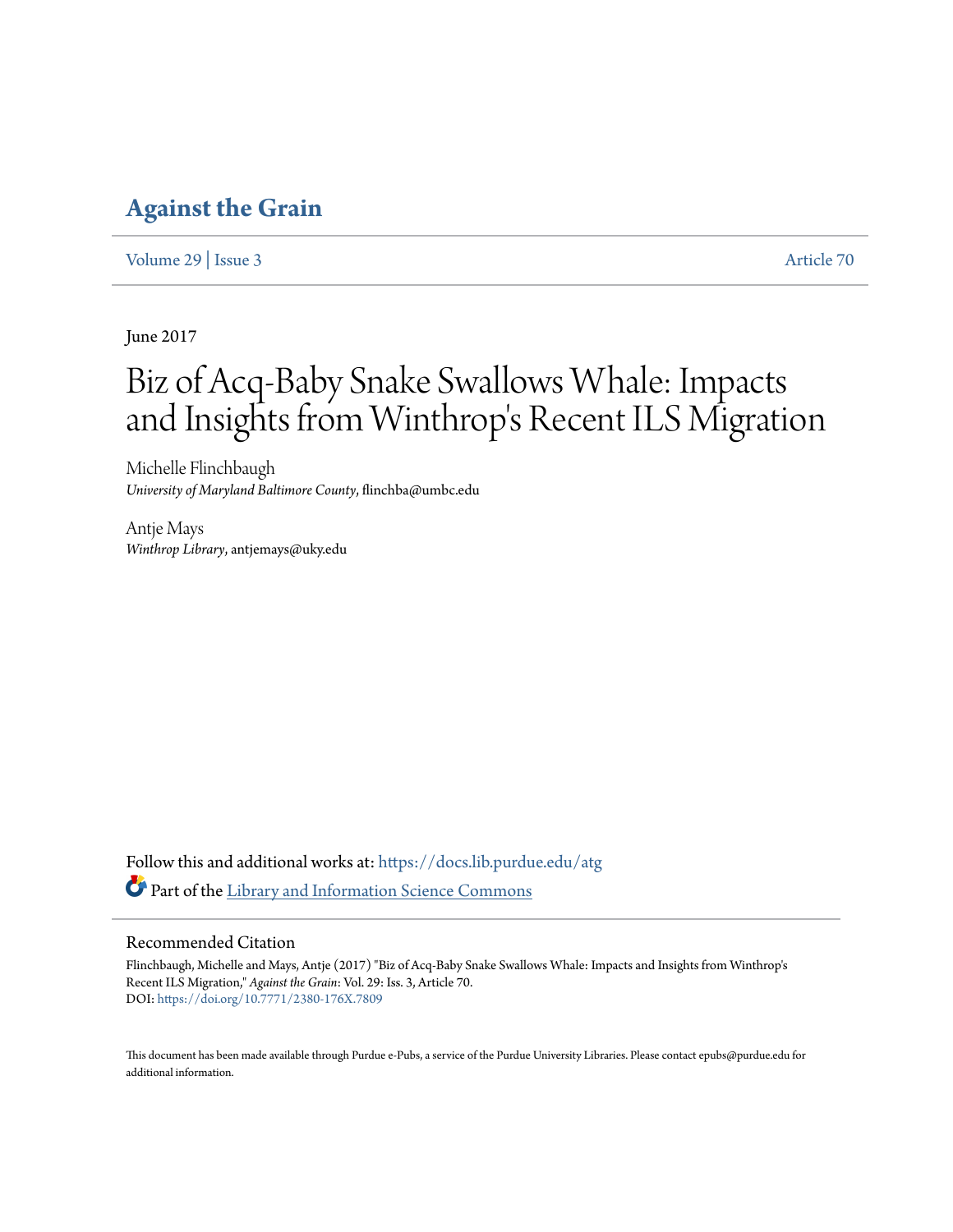the tutorial viewing assignment given by FYS faculty. The rest of Fall 2012 is not shown, because it revealed only a flat rate of 5 or fewer tutorial views per day. The surprise in the data was a sustained increase in student tutorial viewings for Spring 2013, which coincided with the initial cohort of Rhetoric 2 as a replacement for English 102. This "echo" effect in tutorial views suggested to us that the full Rhetoric 1  $\&$ 2 sequence could potentially serve better than FYS as the introductory course framework for Information Literacy. Consequently, the QEP

#### **Figure 2: Tutorial Viewings, 2012-2013.**



# Biz of Acq — Baby Snake Swallows Whale: Impacts and Insights from Winthrop's Recent ILS Migration

by **Antje Mays** (Professor / Acquisitions & Description Librarian, Ida Jane Dacus Library, Winthrop University, 824 Oakland Avenue, Rock Hill, SC 29733; Phone: 803-323-2274; Fax: 803-323-2215) <1drantje@gmail.com>

Column Editor: **Michelle Flinchbaugh** (Acquisitions and Digital Scholarship Services Librarian, Albin O. Kuhn Library & Gallery, University of Maryland Baltimore County, 1000 Hilltop Circle, Baltimore, MD 21250; Phone: 410-455-6754; Fax: 410-455-1598) <flinchba@umbc.edu>



#### **From one System to Another: The Backstory**

After over three decades with the same integrated library system (ILS), **Winthrop University** went live with a cloud-based new system on July 1, 2015. The old system fell behind in service and support, as well as speed and adequacy of response. The ILS and its modules operated through client software loaded on library workers' desktops, while some system admin functions were accessible only through the original text-based telnet client. Off-site access to the ILS modules was not built into the system. Satisfying the need for performing some tasks from home after hours required use of a VPN client to remotely access our work computers on which the ILS software was loaded. Additional doubts arose about the timeliness of system updates. The library system company had been purchased by a larger conglomerate, followed by periods of uncertainty for the system provider. The system's high costs and prohibitive à la carte pricing framework, paired with continuous price inflation in key library materials, necessitated new measures for staying within budget. Moreover, the local servers in the library housing the ILS were showing signs of age. The combination of these factors led increasingly to entertaining the move to a next-generation cloud-based system.

Ultimately, a fully cloud-based system was chosen. The new ILS houses all its modules on the system vendor's servers. All modules are securely accessible via web browsers, and the discovery tool's responsive design adjusts seamlessly to mobile devices' operating systems and screen sizes.

#### **Onboarding and Migration**

**Before Signing On** — As the factors outlined above pointed strongly toward an ILS change in the immediate future, a library collections inventory was conducted between 2013 and 2014 to resolve discrepancies and ensure accurate holdings data. We also took stock of acquisitions and cataloging workflows, noting how existing work steps were performed with the former system as a basis for translating those into the new system's functions. New services the library might offer beyond the capacities of existing staffing and workflow configurations were also noted. Additionally, we visited several regional libraries already

using this ILS we were considering to glean information about system capabilities and their workflow implications.

Committee formally agreed to this substitution in its meeting of Spring

As for actual quiz results, correct student responses to quiz questions in the aggregate averaged 77.59%, indicating a solid level of tutorial content understanding and comprehension among incoming freshmen. This completes my overview of PILOT assessment highlights for the initial 5-year project. In my next column, the third of three in this series, I will describe the simultaneous installation of our Learning Commons (LC), and discuss another set of assessment measures that describe how the LC appears to have magnified the reach and impact

2013. See Figure 2 (below).

of the IL initiative on multiple fronts.

**Preparing for Migration** — Preparations began after signing with the new system in spring 2014. Preparations included translation tables, extraction of library data for the vendor's migration work, and crafting strategies for data families that were known not to migrate owing to differences in data structures. For example, statuses of physical pieces or loan rules for various materials in the former ILS did not translate directly into the new ILS's structure of records. Such data could therefore not migrate and an alternative for capturing such information needed to be crafted. In the old system, item records could be configured with specific loan rules regardless of their locations. One location could hold various materials with varying loan conditions. For example, books and AV materials in the stacks ("General Collection") were available for checkout, while bound journals in the same stacks were designated for library use only. The old system's structure allowed for such distinctions. In the new system, loan conditions are tied to the shelving location. As a result, more shelving locations were created to capture the loan conditions. For example, materials in the stacks now have two locations: "General Collection – Circulating" for materials available for checkout and "General Collection – Bound Periodicals Non-Circulating" for bound journals designated for library use only. Along similar lines, the new system requires Reserve items available for various loan periods to be assigned separate shelving locations. "3 hour Reserve", "24 hour Reserve" are two of many such examples of new shelving locations that needed to be created in order to reflect the various availability conditions. Item statuses did not translate, as the new system's structure does not include a mechanism to assign a status (for example "missing"). Of the items identified as missing in the pre-migration inventory, the titles still unresolved closer to migration were not migrated, but kept as a separate list for continued verification work.

*continued on page 70* Summer of 2014 marked the start of a nearly year-long migration, with the targeted go-live date of July 1, 2015. During year 2014/2015, the final year with the old system, we continued our library business in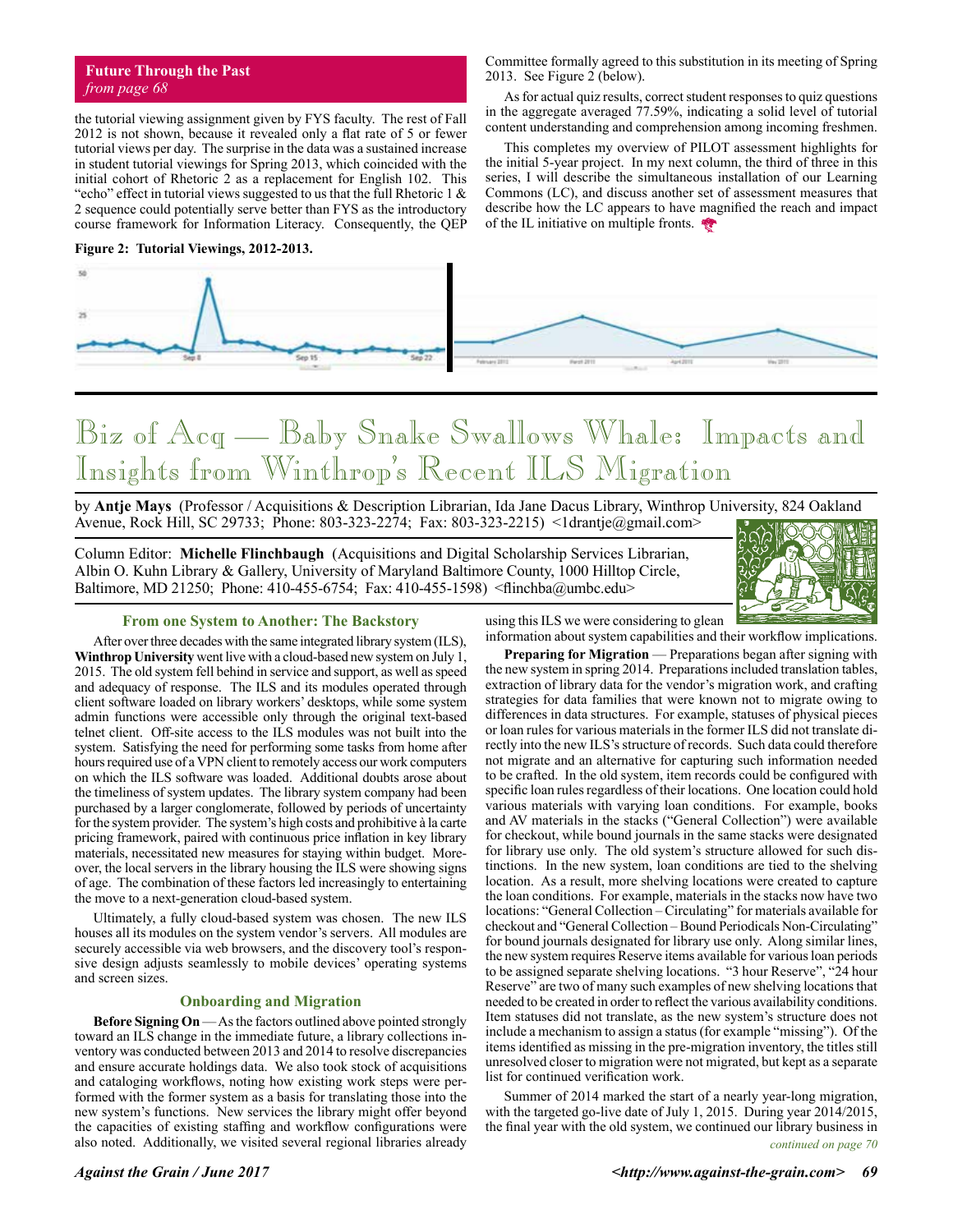the old ILS in order to have the complete year's data for the then-current fiscal year's annual reporting needs. Because historical acquisitions and circulation were among the data known not to migrate, the 2014/2015 year was also used for exporting historical data in Excel-compatible format to support long-term needs for acquisitions continuity, historical budget analysis, collection assessment, and various on-demand multiyear data analyses.

**Onboarding** — Parallel to migration and preparations, the new ILS vendor administered in-depth weekly training webinars lasting nearly full days between fall 2014 and spring 2015. The new ILS vendor groups newly signed-on libraries into small cohorts which go through the migration together from start to finish. This approach facilitates idea exchange and shared learning. Seven libraries at the same migration phase were grouped into a formal cohort. This cohort was comprised of small to mid-sized private and public academic libraries whose locations spanned the East Coast to Hawaii. Each cohort library joined the weekly training webinars at the appointed time. In most cases, multiple attendees participated in the training sessions at each library. The weekly training sessions were logically sequenced and began with introductions to the structure and general system functionalities. Gradually the sessions progressed to in-depth coverage of each module, augmented later with hands-on learning opportunities in a functional test library in a sandbox environment. The shared training and learning experience among the libraries who were at the same migration and training stage promoted a sense of community and encouraged idea exchange within the cohort.

**Migration and Go-Live** — The old system's data were extracted for migration on the appointed date early in the spring semester. On that day, all holdings records in the old system up to that date were migrated. Library holdings up to that date would be reflected in the new ILS. After this snapshot date, we continued working in the old system to complete the business year, but tracked the additions and changes to be replicated in the new ILS after the migration was complete. After we were cleared for using the new ILS's technical services staff modules, we in essence entered information twice: once with full acquisitions and financial information combined with cataloging in the old ILS, and once again with only copy cataloging in the new ILS, to make it more clear that the work was being done in two systems during the latter months of that fiscal year. Despite the double work of entering new titles in both systems for several months, this approach shortened the period in which new information was only added to the old ILS, reducing the amount of catch-up entry into the new ILS.

Patron data needed to be loaded afresh; historical circulation and acquisitions data did not migrate. Because a complete year of acquisitions data was needed for financial reporting and collection assessment, no attempt at partial budget entry into the new system was made during the ending months of year 2014/2015 — only holdings were added to the new system. Because no circulation records migrated, the hardcopy usage data began to populate the new ILS from scratch — providing a once-in-a-lifetime opportunity to see a spontaneous snapshot of the currently most-used subject areas and publication dates of the circulating library collection.

#### **Life with the new ILS**

The **interface** is clean, modern, and securely accessible from anywhere with the user's choice of web browser. On the downside, the silos between modules result in formerly simple tasks requiring multiple steps in two or more modules. Moreover, a variety of data did not migrate. While the new system's vendor provided lists of the non-migrated data, the amount of data resulted in the need for extensive manual reconciliation of the catalog database with real-world library holdings. Some of the non-migrated data were the result of missing items from the pre-migration inventory, but other missing data did not share commonalities that would prompt expectations of categorical exclusion from migration. After initially approaching these data reconciliations as the gaps were discovered, the library conducted a new formal inventory as the basis for a full and systematic reconciliation of the holdings data. The post-migration data reconciliation project continues.

The old system's **budget** structure provided cross-referencing between library acquisitions fund codes and the campus budget account codes. The built-in fund management accommodated customizable groupings. Examples included groupings by subjects, formats, purchase types (for example, reference or replacements), and smaller groupings for specific reporting purposes. The new system's budget structure allows for unlimited fund codes and up to five layers for arranging the fund codes into suitable hierarchies. Fund management for cross-referencing fund codes across campus or groupings is not included in the new structure. In the old system, updating the budget required an intermediary posting step. The new system updates the budget automatically in real time. While the old system's budget structure was more customizable, its export allowed for text output. The new system's budget data export cleanly in Excel, CSV, and PDF formats. The old system's exported budget data included totals (and subtotals where applicable); the new system's budget export function outputs raw data that require the added step of Excel formulas to provide the applicable totals and subtotals. **Analytics** include standard reports mirroring library functions, customizable report design, and evaluation tools for the library's own collection as well as peer comparisons. Excel-compatible exports are clean - data do not bleed across into neighboring fields as our old ILS had done, making the data immediately ready for further analysis. With the entire system still in its early years, analytics are still being built-out. Many new querying nuances have been added during our nearly two years with the new ILS.

**Training** is provided in abundance. The weekly onboarding webinars and later sandbox access during the pre-live period provided indepth exposure to the system functions. The ILS vendor also provides a multitude of live webinars and recorded tutorials (accessible online on demand) devoted to specific functions including specific tasks.

#### **Workflow Impacts**

**Broader impacts:** The old ILS entailed system and server maintenance and separation between acquisitions, copy cataloging, and physical processing. That scenario left no staff time for the needed work of cataloging special materials or for establishing the much-wanted institutional repository. The new ILS modules bundle the steps of ordering, adding the received copies, and copy cataloging; thus these tasks were combined into a new acquisitions & description unit. At the same time, a new metadata unit was formed to combine original cataloging with the new initiative of systematically cataloging our many unique local history and archival materials to make them discoverable to our user communities. Lastly, the former systems functions were split up: a computer-savvy staff member took over the library's liaison role with IT, while a new librarian came on board to take over newly reconfigured systems duties to jump-start and maintain the long-desired institutional repository.

**Acquisitions and collections impacts: Vendor records:** Vendors' general information is shared across all of the new cloud-based system's users. The library-specific information is added to the general vendor information, but only visible securely to the individual library. If a library adds a new vendor, the vendor's general information is subsequently available for all other libraries' use for adding their own specific vendor account information. **Cataloging:** Bibliographic records are shared across all ILS customers. Any changes (for example, spelling corrections) made to the record are subsequently seen by all libraries. Specific libraries' holdings information is attached to the bibliographic record in form of a local holdings record, but these local holdings data do not intermingle with other libraries' holdings information. **Ordering:** Titles are searched in the staff mode of the worldwide shared catalog, then an order (visible only to the ordering library) is created in a series of guided steps. Electronic transmission is supported for most vendors. Transmission options can be set by each library and include email message, EDIFACT, print orders, or no transmission in cases of orders placed directly from vendors' online portals. **Knowledge Base for e-resources:** Electronic titles are shared by all ILS users in a knowledge base. Titles include individual e-journals, ebooks, databases, and a variety of custom collections such as patron-driven acquisitions collections or institution-specific or consortium database packages (set up through the ILS vendor and e-resource aggregators). Purchasing an e-resource entails a series of built-in steps to create a library order starting from the Knowledge

*continued on page 71*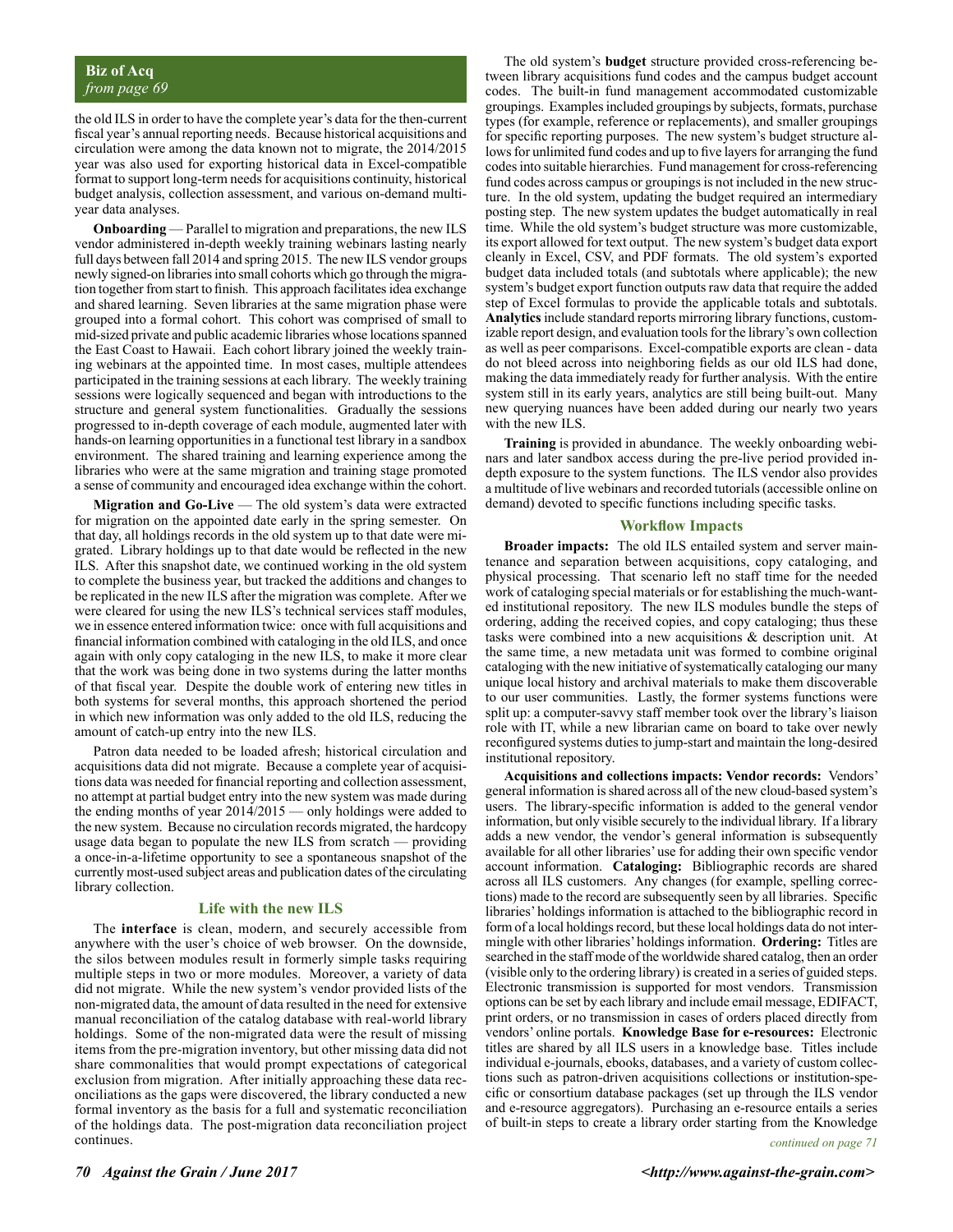| 80222<br>$-9743$<br>82<br>$303 - 25$<br>enver,<br>calons<br>Fax:<br>Avenue<br>9706<br>Warren | $\int$ The Charleston<br>ADVISOR<br>Critical Reviews of Web Products for Information Professionals<br>"The Charleston Advisor serves up timely editorials and columns,<br>standalone and comparative reviews, and press releases, among<br>other features. Produced by folks with impeccable library and<br>publishing credentials [t]his is a title you should consider"<br>- Magazines for Libraries, eleventh edition, edited by<br>Cheryl LaGuardia with consulting editors Bill Katz and<br>Linda Sternberg Katz (Bowker, 2002). | Over 750 reviews now<br>available<br>Web edition and<br>database provided with<br>all subscriptions<br>• Unlimited IP filtered or<br>name/password access<br>• Full backfile included<br>Comparative reviews of<br>aggregators featured<br>Leading opinions in<br>every issue<br>\$295.00 for libraries<br>\$495.00 for all others |
|----------------------------------------------------------------------------------------------|---------------------------------------------------------------------------------------------------------------------------------------------------------------------------------------------------------------------------------------------------------------------------------------------------------------------------------------------------------------------------------------------------------------------------------------------------------------------------------------------------------------------------------------|------------------------------------------------------------------------------------------------------------------------------------------------------------------------------------------------------------------------------------------------------------------------------------------------------------------------------------|
| <b>6180 East Warren</b><br>Phone: 303-282<br>scribe                                          | <b><i>N</i></b> Yes! Enter My Subscription For One Year. □ Yes, I am Interested in being a Reviewer.                                                                                                                                                                                                                                                                                                                                                                                                                                  |                                                                                                                                                                                                                                                                                                                                    |

### **Biz of Acq** *from page 70*

Base's e-resource record. **Gifts:** The new ILS task bundling combines adding the received copies with copy cataloging — copies can be added without first creating an order record. Gifts can thus be added without first creating order records; a note on the holdings record shows the gift information. This design is in contrast to the old system in which gifts were added with order records and gift information was entered in note fields fully searchable in the analytics tool. While the new system's task bundling decreases processing time for adding gifts, analytics reporting for new acquisitions excludes gifts. The analytics module is growing in flexibility and searchable fields, but the staff note and public note fields containing the gift information are not searchable. Absence of staff-note searchability prompted the quest for alternatives for capturing the gift information. We learned through trial and error that the ILS discovery tool searches the public note field but not the staff note. To make the gift information findable, we add gift information including donor and year to the public note in order to make the information systematically findable with the discovery tool. **Collection assessment. (1) Expenditures:** The new system's financial data export cleanly, but totaling the numbers requires further work with specific spreadsheet or database tools which are relatively simple to set up. (**2) Circulation:** The old system provided circulation totals by call-number ranges and formats. The old circulation totals were clustered by call-number ranges. These were then grouped into our academic programs using queries in a specifically designed Access database. The new system's collection reporting tool presents collections by call number, format, and publication and allows limiting factors such as minimum number of circulation transactions. The resulting output provides total titles circulated at least the specified number of times (broken out by call number areas), but no such table view is available for total circulation transactions broken out by call number areas. Obtaining circulation totals requires exporting a table with the individual titles associated with the overview tables. Each individual title

shows the total circulation since the new system went live — these must be added up by call-number ranges reflecting our academic programs in order to arrive at circulation totals. This design gap currently leaves us without ready access to subject-specific circulation totals. This in turn reduces options for comparing usage against expenditure.

**Consortial holdings data sharing impact:** Our library participates in the Partnership for South Carolina Academic Libraries (PASCAL) consortium and has historically shared holdings data with the consortium's union catalog, as the basis for our participation in the consortium's cooperative lending and borrowing. Our old system's holdings were automatically ingested in PASCAL's union catalog. Sharing our holdings using the new ILS now entails query-based extraction of requestable subsets of our holdings in mrc format. The records extracted from the new system are structured as two parts: One part is the bibliographic record with description; the other part is the holdings record with our institutional OCLC symbol and item-specific information including the location, call number, and barcode number. In instances of multiple copies or multi-volume sets, the bibliographic record is accompanied by multiple holdings records for each copy or volume as required, in addition to each piece's location, call number, and item-specific barcode number. The new system's vendor provided us with a Perl script to combine location and call number from the separate bibliographic and holdings records into the 994 and 999 MARC fields on the newly combined bibliographic record to make the resulting records compatible with the structure required for sharing with the PASCAL union catalog. In multi-copy and multi-volume instances, the multiple holdings records are translated into separate MARC 999 lines showing each item's shelving location, call number, any identifying copy or volume enumeration, and each item's barcode number. The vendor also provided a library contact who provided insights and helpful tips for setting up this process. Instituting this regular project required a tech-savvy librarian's crash course on Perl programming in order to understand the script and customize it with desired alterations. Owing to the Perl script learning curve, the task remains with one specific individual.

*continued on page 72*